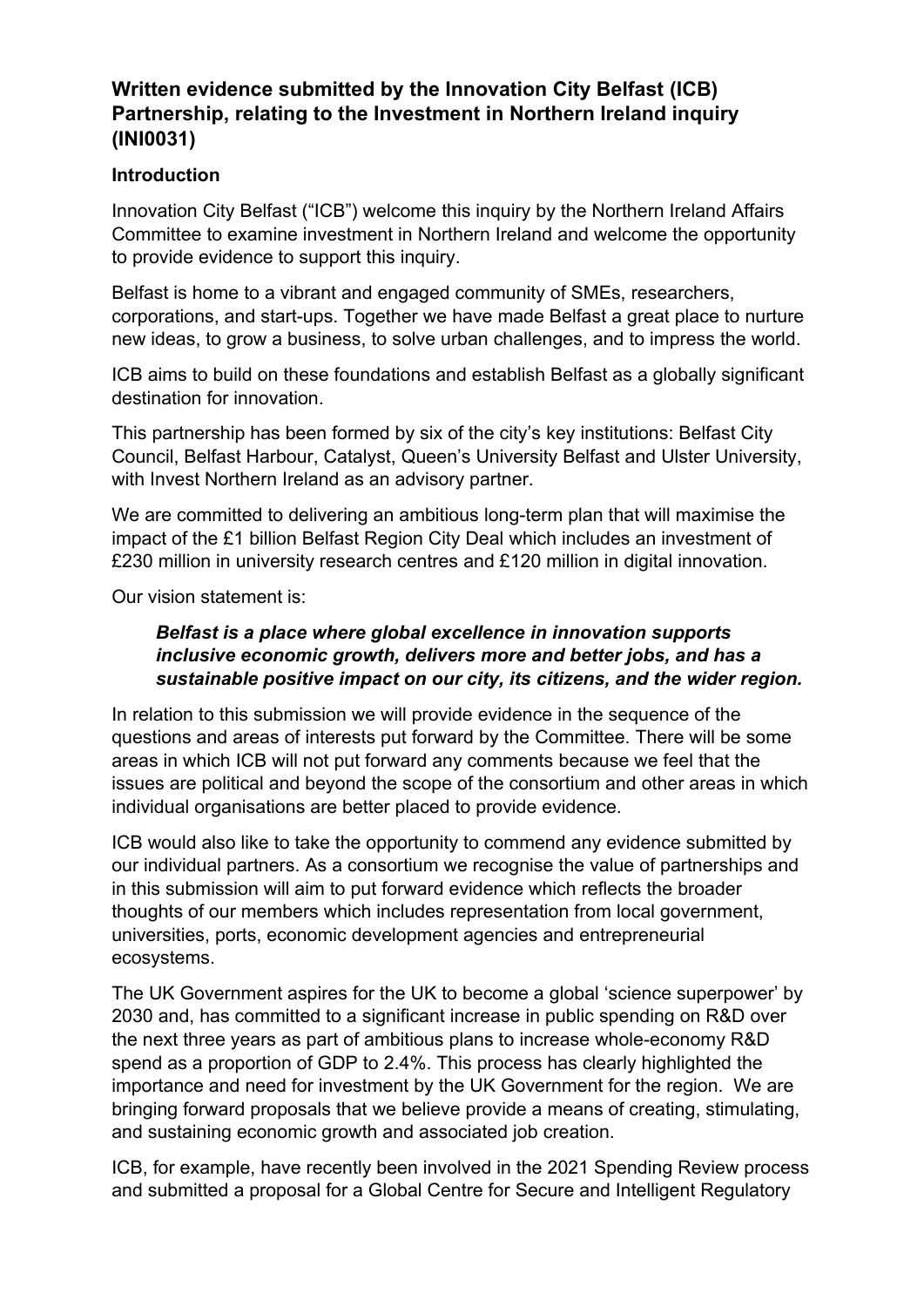Technologies (G-SIRT). Located in NI, 'G-SIRT' will be the UK's national institute in RegTech, bringing together companies, academics and public bodies to drive worldclass research and innovation; to understand and address at pace the real-world, cross-sectoral challenges within RegTech; and ensure the UK is acknowledged as the global hub for innovative and influential leadership in this area. If fully funded, we anticipate G-SIRT would create up to 16,500 (10,200 direct with 6,300 indirect and induced) new jobs and £931m in gross value added (GVA) by 2031.

This proposal aligns to the greater commitment by the UK Government to place Research & Development at the heart of its plans for growth. A full green book business case is currently underway aiming for completion at the end of March.

Given our focus on the delivery of the 10X strategy together with investments in Innovation through the Northern Ireland City Deals we have sharpened our value proposition from one centred on 'talent' to one centred on 'innovation'.

#### **1. Steps the UK Government can take to encourage investment in Northern Ireland, including through the Shared Prosperity Fund, Levelling Up Fund, and Internal Market Act**

The UK Government has put research and innovation at the heart of its Industrial Strategy, setting an ambition for the UK to become the most innovative country in the world and increase its total R&D expenditure from 1.69% to 2.4% of GDP by 2027.

ICB recognise that the UK's expenditure on R&D is an important driver of economic growth, however, currently the approach remains regionally imbalanced. ICB understand the value of R&D investment which leads to innovation, and innovation creates productive industries and well-paid jobs.

"Levelling Up" has been a core policy commitment of the UK Government and recently there have been several consultations under HM Treasury (Freeport) and BEIS (R&D Place Strategy) which seek to deliver on this commitment. The UK Government published its R&D Roadmap on the 1st July 2020 with a commitment to doubling public R&D investment to £22bn a year by 2025.

The Missing £4bn - Making R&D work for the whole UK, published in May 2020 by Tom Forth and Richard Jones, brings together evidence that the differences in the UK's regional economic performance has been exacerbated by regional imbalances in R&D spending. Its main thesis is that there are currently two economies in the UK. The first - London, South East England, and the East of England - has a highly productive, prosperous knowledge-based economy. However, outside of this "golden triangle" in places such as the Midlands, North of England, South West England, Northern Ireland and Wales, the economy lags in prosperity, productivity, and competitiveness. The report finds that the UK regions and sub-regions containing London, Oxford, and Cambridge account for 46% of public R&D in the UK, but just 31% of business R&D and 21% of the population. According to the authors, they estimate to level up to the "golden triangle" region, additional public spending of more than £250m per annum is required in Northern Ireland (NI).

In attempting to address this imbalance ICB believes that Long Term Funding by the UK Government through emerging funding streams such as Levelling-Up and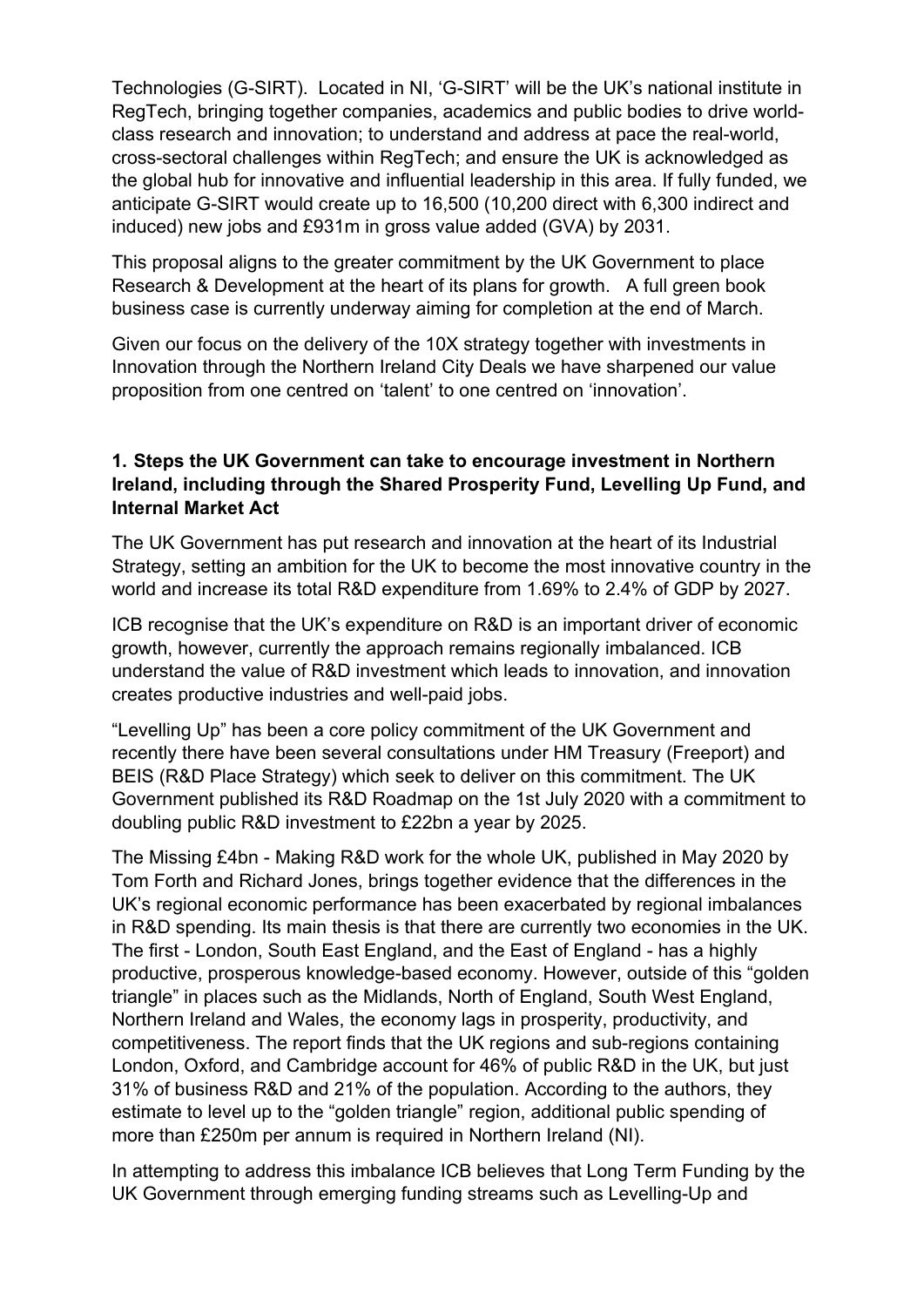Shared Prosperity Fund should be ring-fenced to devolved regions that should have localised autonomy and decision- making through regional partnership models. In doing so, the UK Government must align 'funding machinery' through which research funding is allocated by block allocations, competitive project funding and 'placebased' interventions more closely with regional need.

ICB also believe that this place-based approach will enable place-based innovation across the four regions of the UK which will locally support the importance of urban centres as the foci for knowledge-based innovation. As an example, Belfast is developing a Smart District and Innovation District – specific areas of the city being developed on the evidence of work by the Brookings Institution and the example of places such as Smart Docklands which demonstrate that there are a set of factors (beyond the traditional FDI formula) that are necessary to attract modern high-quality investment based on innovative capability.

These include commitment to collaborative innovation between enterprise, SMEs, universities and other institutions focussing on quality of life factors, etc. As such ICB provides a collaborative partnership which will support the development of Belfast's Smart District and Innovation District in support of this agenda.

Government is asked to consider funding for innovative models to deliver an end-toend research and innovation strategy that coalesces stakeholders around common goals.

The establishment of an ARIA agency including secretariat with a significant presence in NI to fund higher-risk R&D.

The introduction of a Free Port to provide vital fiscal incentives to ensure NI can attract investment resulting in new and better paid jobs and enabling us to compete with financial incentives offered by ROI.

#### **2. Steps the UK Government can take to ensure investment, including foreign direct investment, is economically effective**

ICB believe that the UK government has a key role in promoting Northern Ireland as a place which is attractive to foreign investment. We believe that in doing this the UK Government needs to work closely with the NI Executive, Invest NI and consortiums such as ICB to ensure that the investment being targeted and secured will be economically effective and fits in with the wider local and regional priorities identified by the NI Executive. Our belief is that by doubling down on our innovative capability and investing in the innovation ecosystem will result in a more impactful result.

ICB recognises that in the current climate that overseas investment is an important factor in helping our economy bounce back from the economic shock of Covid-19.

Northern Ireland has an excellent reputation for its highly skilled workforce in areas such as cyber-security and fintech and it has been attracting the attention of companies across the world. The quality and availability of our talent, along with our capacity to offer competitive operating costs, is vital in bringing inward investment and the significant economic and social benefits that go with it. We believe that this position should be sponsored by the UK Government and through its support it is likely that foreign investment would increase. Other sectors where we have specific strengths are greentech and life sciences.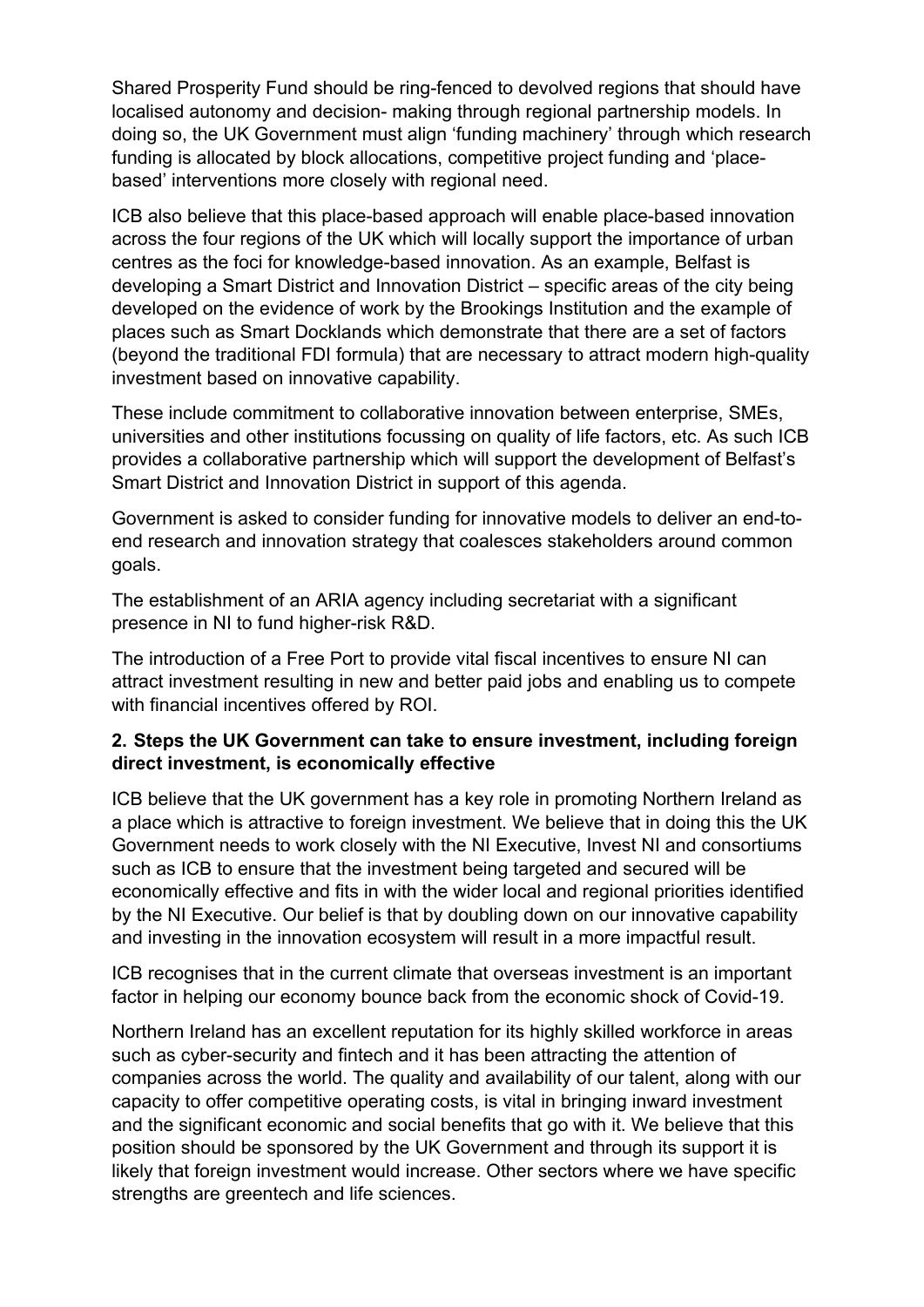ICB commend and support the work of Invest Northern Ireland in showcasing the unique strengths that Northern Ireland has to offer and to date over 1,000 international companies have recognised the opportunities offered and have invested here. This demonstrates the ability of Northern Ireland to operate on a global scale and it is crucial that we continue to do so as we slowly rebuild our economy following the shock of Covid-19, and the support of the UK Government in these efforts will be crucial.

ICB believe that going forward to speed up our economic recovery and raise our international profile, we should focus on specific sectors where capability has been demonstrated and innovative investments are already being made. These include fintech, advanced manufacturing, life sciences and clean energy.

The partners which make up the ICB consortium will continue to work with the Department for International Trade and Invest Northern Ireland to leverage their international networks to positively position Belfast, and the wider City Region, globally for FDI investment and development.

Government should consider targeted ring-fenced investment in applied research centres geared towards NI's existing industrial base along-side wraparound interventions to promote knowledge diffusion, facilitate collaboration, and attract international investment.

Government should ensure NI is fully funded and integrated into the Catapult network offering and enhance regional networks, or similar partnerships, that drive triple-helix co-creation through UK and Ireland.

#### **Establish a new UK funding offer for international collaborations to include discreet funding allocation for NI to scale the successful model that NI has developed targeted in key sectors and export markets.**

NI has been highly successful at establishing international collaboration within target sectors, notably our cyber cluster led by the Centre for Secure Information Technologies' (CSIT) is recognised as an exemplar of innovation to drive economic and societal impact through world-class research. Funded by EPSRC, Innovate UK, and Invest NI, and based at Catalyst in Belfast, this flagship Centre has helped attract over 50 high-tech start-up companies and Foreign Direct Investments (FDI). These companies employ more than 2,000 people and is evidence of the wider economic benefits to be gained from translating science into wider business and economic opportunity. CSIT works with many large multinational partners including Allstate, BAE Systems, eBay, First Derivatives, Thales, and Seagate.

Attracting new commercial partners to work collaboratively on these new technologies we are fostering international collaboration with leading Institutes in the USA, South Korea, Singapore and Europe. Similarly, we have a strong research pedigree in HealthTech with the development of the world's first portable defibrillator and an emergent international cluster including Stryker. International issues require international solutions and our global innovation hubs have a unique approach in facilitating speculative blue-skies and industrial informed research projects. With the appropriate funding support, this platform provides a strong template to build on in emergent target sectors.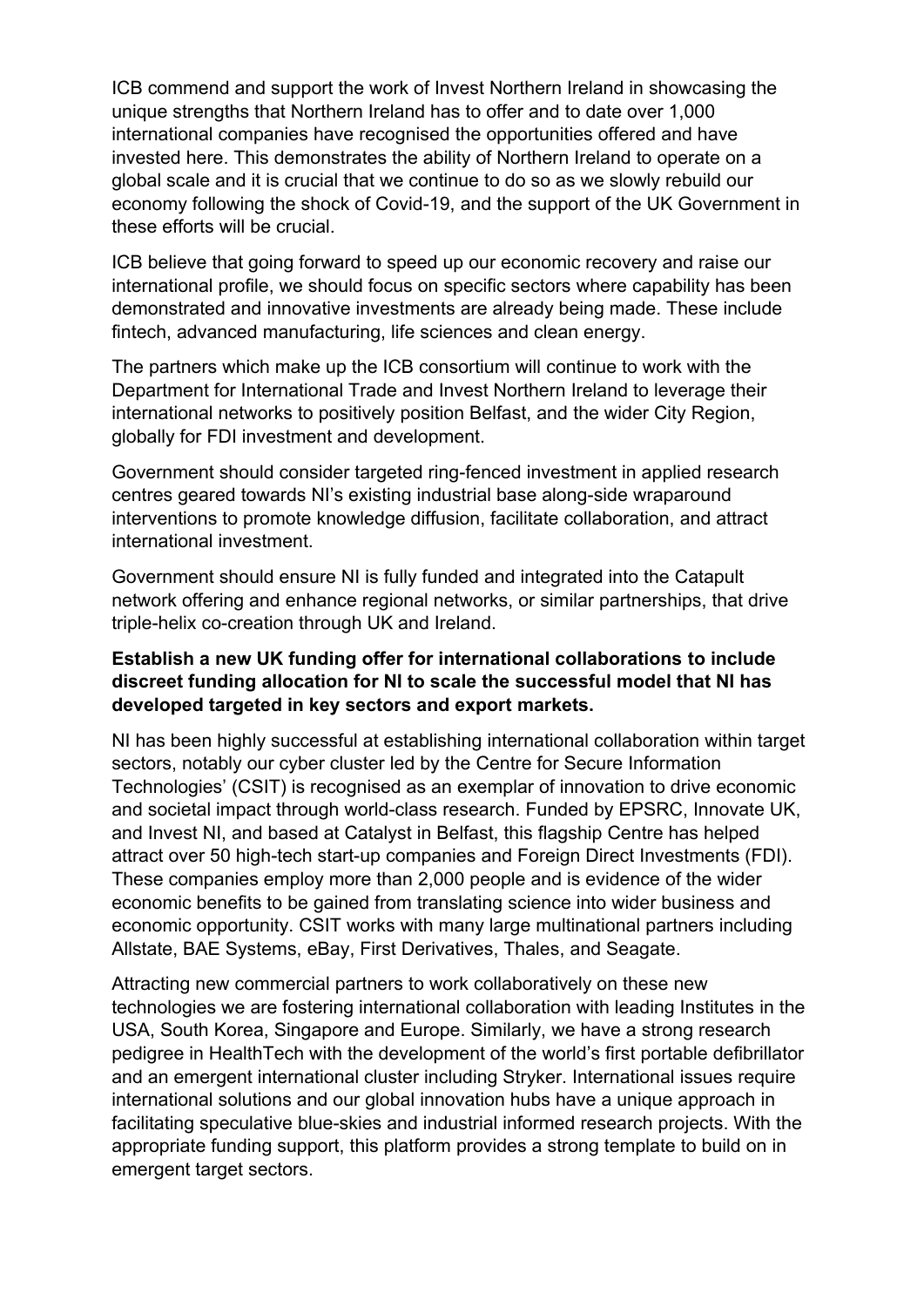The health and life sciences industry is central to Northern Ireland's economy, one of five sectors identified by the department of the economy as having the highest growth potential. Between 2015 and 2017 saw a 14% increase in employment.

It supports 18,000 high quality jobs, with a Gross Value added (GVA) of £1.1Billion. This, combined with 80,000 jobs in the health service, represents >5% of the working population of this region. It is the leading industry for R&D investment and in 2018, industry invested £74M in R&D and demonstrating a track record of globally recognised research achievements to go with its valuable manufacturing base.

We support HIRANI in their vision that Northern Irelands 1.9 million patients are able to quickly access the latest medicines and medical technology, which not only improve lives but positively contributes to economic growth and employment. In Northern Ireland it is industry that funds the majority of research. A well-resourced pro-innovation health system, alongside collaborative universities are fundamental to our success. Supporting the life sciences ecosystem through investing in clusters that foster health, industry and academic collaboration and levelling up Regulatory leadership will be crucial to promote biomedical R&D and address place-based health inequality.

#### **Emerging Health and Life Science Cluster opportunities for levelling up**

HIRANI's insights have highlighted some regional inequality influenced by devolution and poor historical connectivity to the rest of the UK. This will be important to recognise to identify future levelling up opportunities to ensure that Northern Ireland's H&LS sector can deliver on its unique potential as part of the UK innovation ecosystem.

We support the three key recommendations outlined below to provide opportunities in Northern Ireland for both Regulatory, publicly funded Health and Industry collaborative clusters to maximize opportunities to translate and adopt place-based health and clinical interventions into practice. This would build on strengths realizing the 10x economic strategy's critical Life sciences pillar and safeguard the city deal investments and continued stability and growth of the life sciences sector in Northern Ireland.

- 1. Fund the £30M UKRI SIP Wave-2 bid: Future medicines institute. This leverages >£23M in-kind support and would level-up the platform to accelerate Northern Ireland's life sciences innovation pipeline and enable us to deliver transformative growth in productivity (50% in 5 years) through harnessing collaboration of our recognised, leading capabilities in diagnostics, analytics and a successful life sciences CRO industry to accelerate commercialisation and better integrate digital and diagnostics care into patient care. (appendix 1)
- 2. Level-up the Health service as an innovation partner. Extend resources for health-service sectoral collaborative environments such as Academic Health Science Networks to Northern Ireland. These have been transformative in England to provide a trusted environment to better connect health with academia and industry opportunities. This is urgently needed to build towards the BRCD launch of clinical Research centre of excellence (iREACH) to address a significant barrier to clinical trials, R&D and health equality here.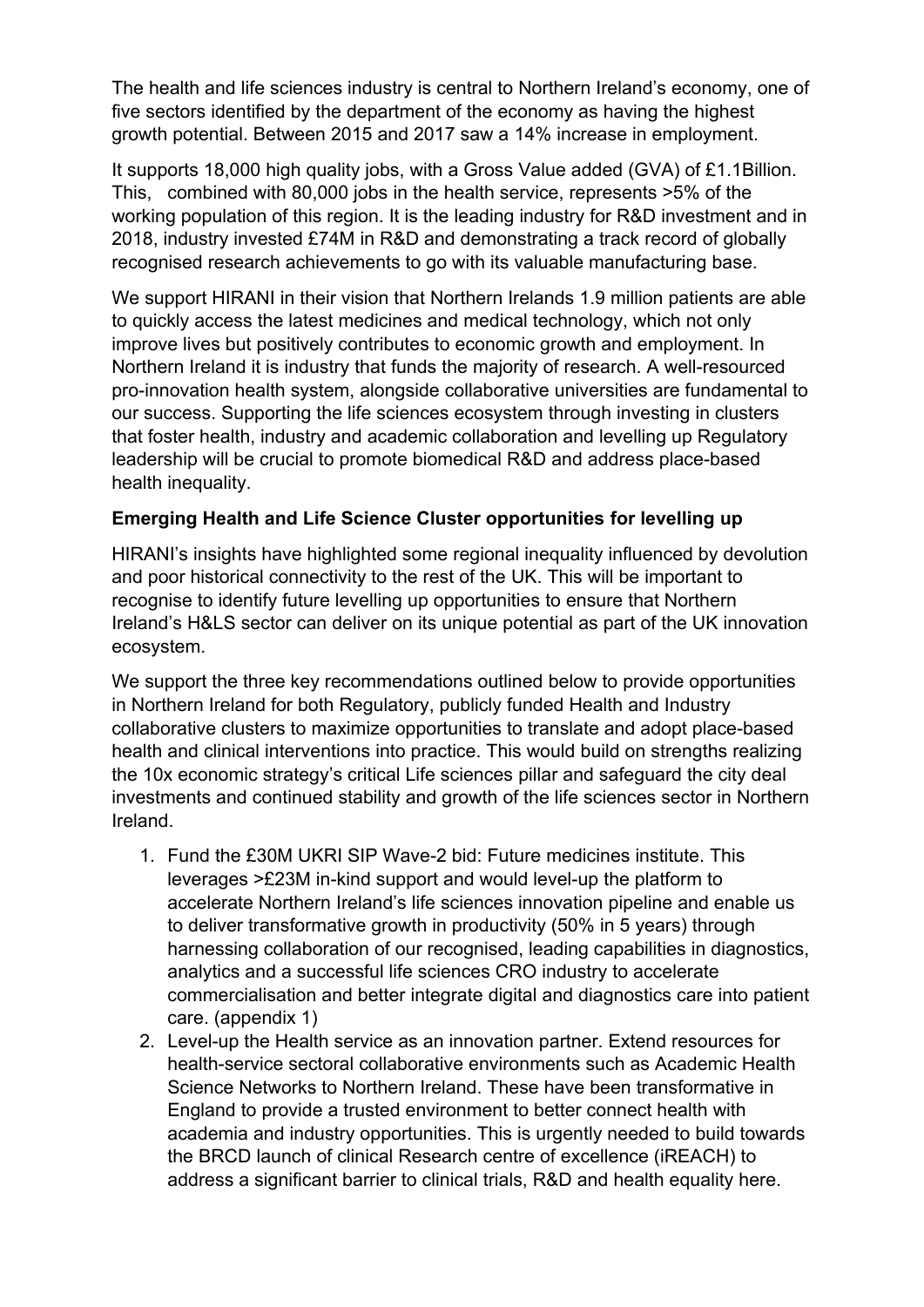Ensuring that medical consultants in NI are incentivised to conduct research as they are in GB is another aspect requiring amendment to ensure an innovative approaches are adopted (appendix 2)

3. Creation of a Northern Ireland Regulatory Science office to work alongside the MHRA to better represent Northern Ireland's strategic interests, attract investment and conduct clinical research. This will provide regulatory leadership to industry, the health service, government and the sector's innovation pipeline and BRCD aspirations, in order that it can deliver on its potential aligning with the UK Life Sciences vision to enable equality in access for patients to health innovation and capitalize on Northern Ireland's unique position between UK and EU markets.

#### **Direct funding to support partnership models in Devolved Regions should be an immediate investment by the Government.**

Challenge Funds can boost innovation and support the development of technologies and innovative solutions in response to key sectors of opportunity defined at regional level and could be used to support regional collaboration or clustering. The aim would be to positively impact the amount firms spend on R&D and improve employment, productivity, and societal outcomes. With government being such a powerful buyer in the UK economy, its actions can stimulate demand for new technologies, through SBRI and other innovative approaches to challenge calls. Levels of funding for SBRI remain relatively small and the transition from early stage SBRI funding to larger project-based funds that incentivise ongoing business engagement is a major issue that requires a more joined-up approach. Furthermore, to encourage greater levels of innovation 'Proving Grounds' are needed in the form of 'Urban Sandboxes' such as the Belfast Smart District programme that provide environments to lower physical, infrastructure, regulatory barriers to innovation for the public/private sector and provide a route to scale technologies at the higher end of the technology readiness levels to commercialisation.

Government should consider support for public and private sector challenge funds and low regulatory testing environments aligned with the innovation poles of the NI regional economy on a ring-fenced basis.

The application of R&D tax credits is crucial for driving up levels of private sector investment in R&D and for incentivising collaborative research activity. Similarly, the Seed Enterprise Investment Scheme (SEIS) Fund is an important mechanism to drive entrepreneurial activity and stimulate investment into IP-rich and innovative businesses. The recent Government consultation on establishing Freeports across the UK provides an additional mechanism to help regions increase levels of innovation and attract inward investment. Other interventions could include increased KTP numbers and 'super-scale' innovation vouchers for small businesses – which is hugely important in a micro-business economy.

#### **3. The economic effectiveness of investment under the New Deal for Northern Ireland and New Decade, New Approach funding**

The restoration of the Northern Ireland Executive in January 2020 was welcomed with enthusiasm. The New Decade, New Approach (NDNA) agreement set out an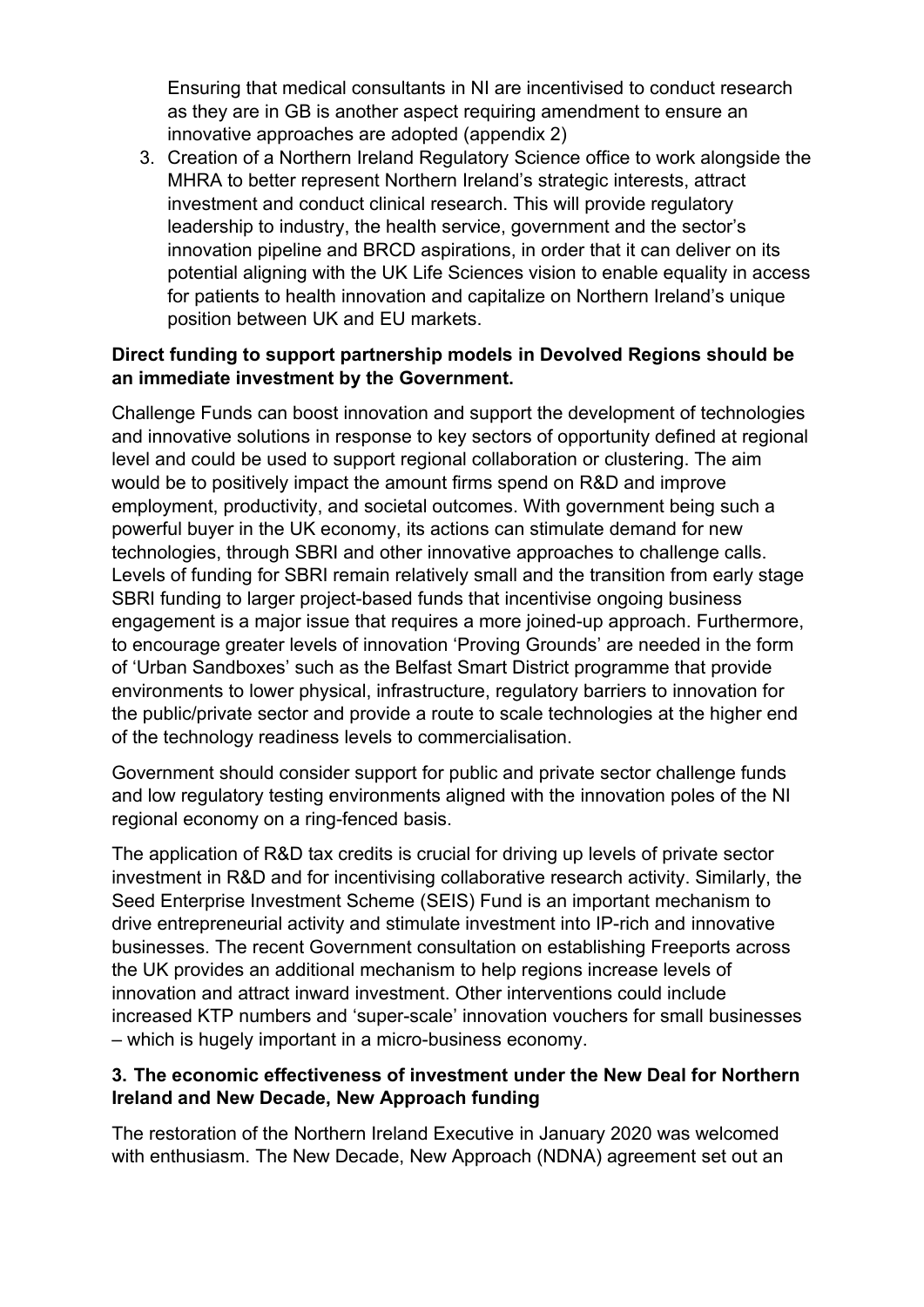ambitious agenda for investment and reform in public services, to address both short- and long-term economic and social challenges.

However, shortly after this deal had been reached the new administration was faced by a global pandemic and has dominated local politics since. Therefore, it is extremely difficult to assess the economic effectiveness as much of the funding identified within this approach has not been realised.

NDNA is extremely ambitious, promising large-scale investment and reform across many public services. The deal includes commitments to address long-standing issues like health waiting lists, educational inequality, under-investment in infrastructure and climate change. NDNA was welcome in its recognition of the scale of Northern Ireland's economic and social challenges.

However, its ambition also created some immediate difficulties. There was no funding package agreed alongside the commitments, there was no agreed delivery plan, so there was no political agreement on prioritisation between the huge number of different elements within NDNA. Therefore, NDNA said there would be quick publication of a Programme for Government setting out what the Executive would deliver over the next three years. However, development of this Programme for Government was postponed because of Covid, and the new Programme for Government is yet to be agreed and published.

ICB believe that some of the NDNA priorities need to be pursued at pace to ensure that the region can benefit from potential funding and investment opportunities. There is also a need for collective progress based upon the Department for Economy's 10x economic strategy which recognises the role of digital innovation as having the potential to transform our economy.

#### **4. The potential effect of City Deals on economic growth in Northern Ireland**

Recently a model for this has begun to emerge from the investment in the Belfast Region City Deal (BRCD). The creation of ICB provides a forum through which future regional R&D investments, arising from the Levelling Up agenda, can be delivered in a consolidated manner to achieve broader benefits.

#### **Importance of City Deals**

City Deals are bespoke packages of funding and decision-making powers negotiated between central government and local authorities. They're aimed at helping to harness additional investment, create new jobs and accelerate inclusive economic growth.

The Belfast Region City Deal (BRCD) provides a once in a lifetime opportunity to accelerate economic growth in the region in an inclusive and sustainable way, with the potential for 20,000 jobs over the next 10-15 years.

The work undertaken thus far to develop delivery plans aligned to the Innovation programme of BRCD, is a prime example of how institutions can work together to focus efforts on areas of strength at regional level. In the case of BRCD this involves growth sectors such as life and health sciences, the digital and creative industries, and advanced manufacturing.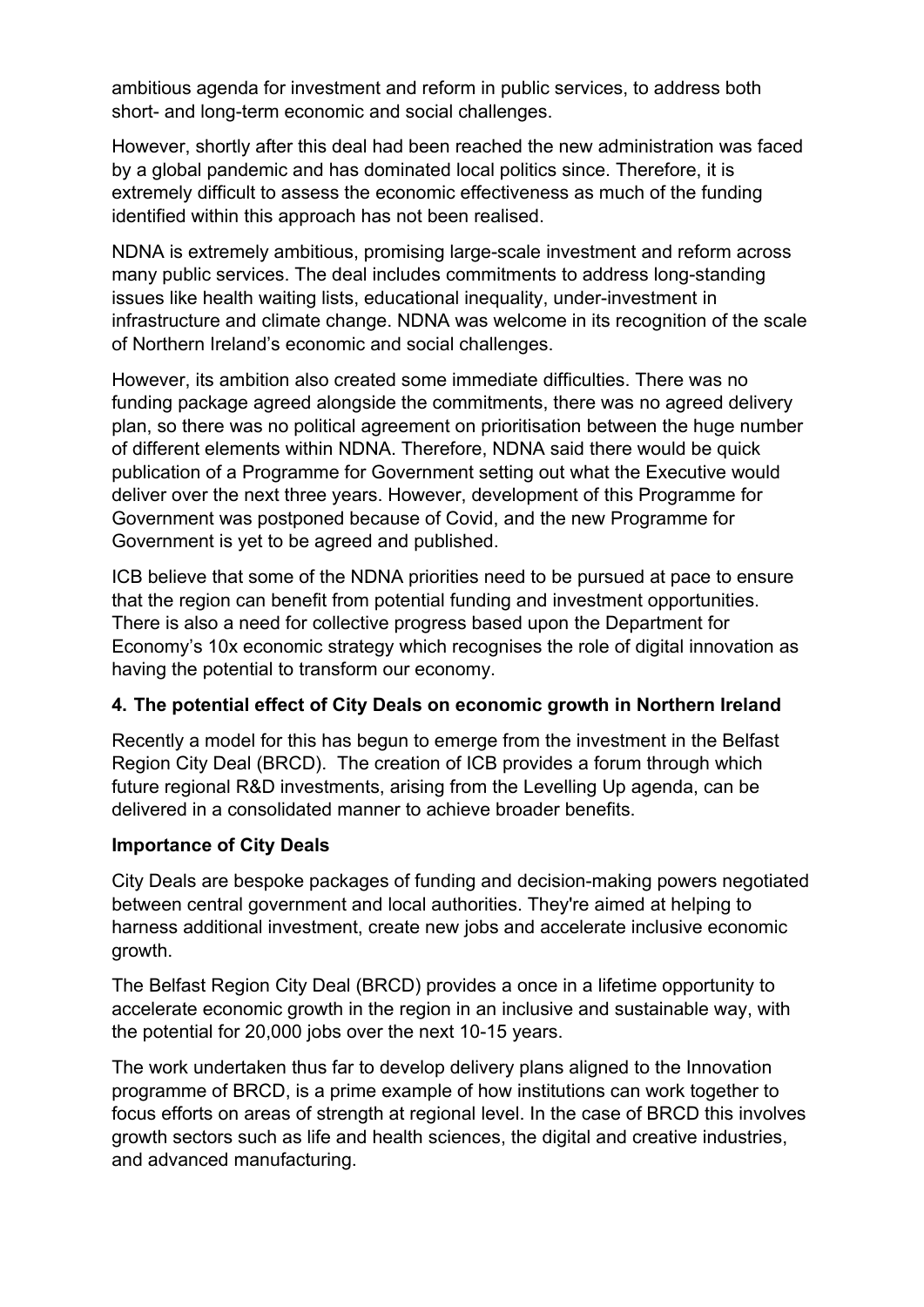The investment will support next generation digital capabilities, boost tourism and support the regeneration of our region, underpinned by infrastructure developments and investment in skills to connect people to jobs and services. Queen's and Ulster universities are each leading projects under the Innovation Strand, with BRCD contributing £245m of capital (facilities and equipment) funding across the Innovation programme.

The example of BRCD also demonstrates an example of how universities with partners have demonstrated their commitment to civic leadership and driving inclusive growth and impact in NI.

In support of economic growth, the Digital Investments in the Belfast Region City Deal is focusing on a number of approaches:

#### **Infrastructure to enable digital innovation**

In an analysis that is supported by the UK Government's own Future Telecoms Infrastructure Review, BRCD partners are placing great importance on the roll-out of advanced wireless networks as a key general purpose technology that will underpin the future success of an innovation-led economy.

BRCD is planning to invest £39m to support the deployment of such infrastructure. This investment is based on the premise that while investment in fibre is expected to reach sufficient levels in the next few years, investment in advanced wireless networks will lag considerably– potentially undermining the region's growth ambition for key sectors and our universities' research ambitions.

Wireless connectivity (4G, 5G, mm Wave, 6G, etc) is expected to be the enabling infrastructure for the modern economy (connected health, advanced manufacturing, screen and media, agri-food, etc).

In addition to the proposed investment, work is required to foster a more supportive environment for wireless investment. Partners would welcome much more proactive support from DCMS and the national Digital Catapults in relation to engagement with the Mobile Network Operators; to encourage funding in the region for wireless trials and pilots. And to work with regional and city partners to develop a more supportive regulatory, planning and asset management environment for the deployment of wireless networks.

## **The use of challenge funding to encourage collaborative innovation.**

Belfast Region City Deal partners are developing new funding programmes to support innovative businesses across in targeted cluster areas of strength as well as a £20m Innovation for Societal Impact fund to encourage collaboration between SMEs, enterprises, universities, and government.

#### **5. Steps that business can take to invest effectively in Northern Ireland**

ICB fully support any steps which makes Northern Ireland a more attractive place for targeted and strategic investment which will increase and expand our innovative capability and attractiveness.

Northern Ireland has ambitious plans to harness innovation to massively increase the region's productivity. This ambition is built upon our universities' rock-solid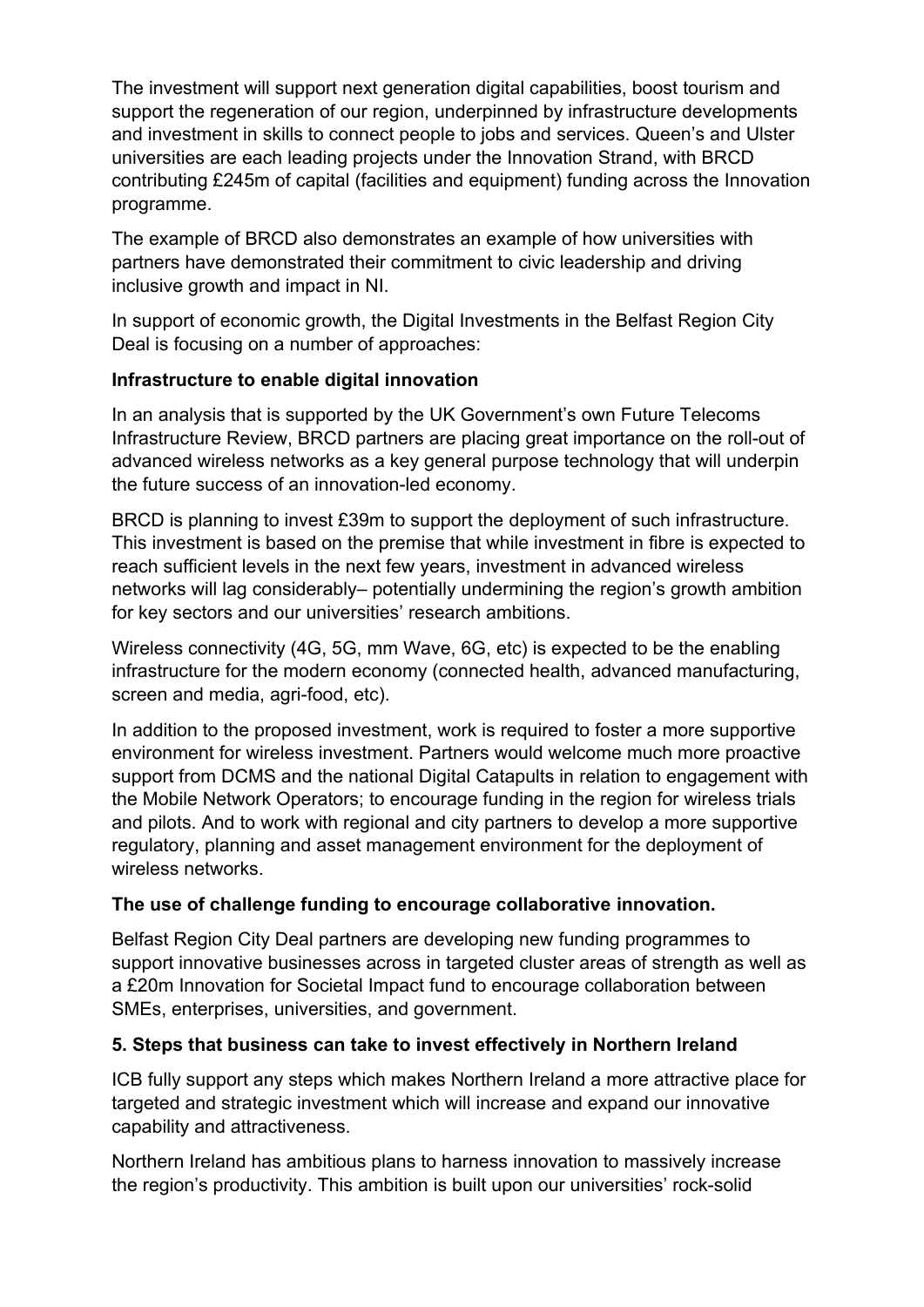history of research excellence, a grassroots tradition of hard work and entrepreneurship, a highly skilled workforce, and a flourishing knowledge economy sector that is punching well above its weight at national levels.

Complemented by NI's sustained success in attracting first class Foreign Direct Investment, ICB is well placed to provide a critical role in the delivery of a regional balanced economy built on innovation. It has a strong track record of effectively commercialising the outputs of its public research base. Pound-for-pound, NI universities have proven themselves more efficient at turning research into economic wealth – whether measured by investor returns, by turnover, or by job creation than most UK peers. This is reflected in our fastest growing companies such as, £bn+ valued Kainos Plc, a NI University spinout. NI's innovation clusters are consistently highlighted as case studies of regional excellence including publication in the UK R&D Roadmap. Belfast is ranked by fDi Intelligence as the only UK city aside from Cambridge to make the top 10 'Tech cities of the Future' for 2020.

## **6. Steps the UK Government can take to encourage investment that addresses the skills gap and increases employment opportunities for people with few or no qualifications**

ICB believe that the UK Government should increase support for a range of interventions to prioritise targeted NI skills base and career pathway progressions including assessment of short-term interventions to rapidly reskill individuals whose careers have been adversely impacted by COVID-19.

Recognising the long-standing socio-economic challenges within the region, we would welcome the establishment of a NI Levelling Up R&D Task Force to provide a greater understanding of regional priorities. For NI to successfully retain and attract highly skilled talent there is a clear need to develop its competitive position in key strategic areas. To achieve this a collaborative cross-government approach will be required to ensure skills provision is informed by and aligned to industry needs and to promote the competitiveness of NI globally, establishing the region as a location of choice for external talent in key areas. The implications with respect to the immigration system post Brexit will compound the challenge in attracting talent to relocate to NI.

Schemes across Wales (e.g. Ser Cymru) have leveraged EU funding to attract, at scale, established and early career researchers. Similarly, Science Foundation Ireland has provided sizeable recruitment and start-up packages to attract and retain global talent into Ireland.

As a starting point, the UKRI Research Leaders scheme could be adapted on a regional basis as part of a levelling up agenda through ring-fenced regional funds. NI Connections has also developed a successful diaspora program, which can be leveraged as platform.

## **7. The potential impact on investment of GB regulatory divergence from NI**

no response

**8. Steps the UK Government can take to support the decarbonisation of industry in Northern Ireland and stimulate investment in a sustainable economy**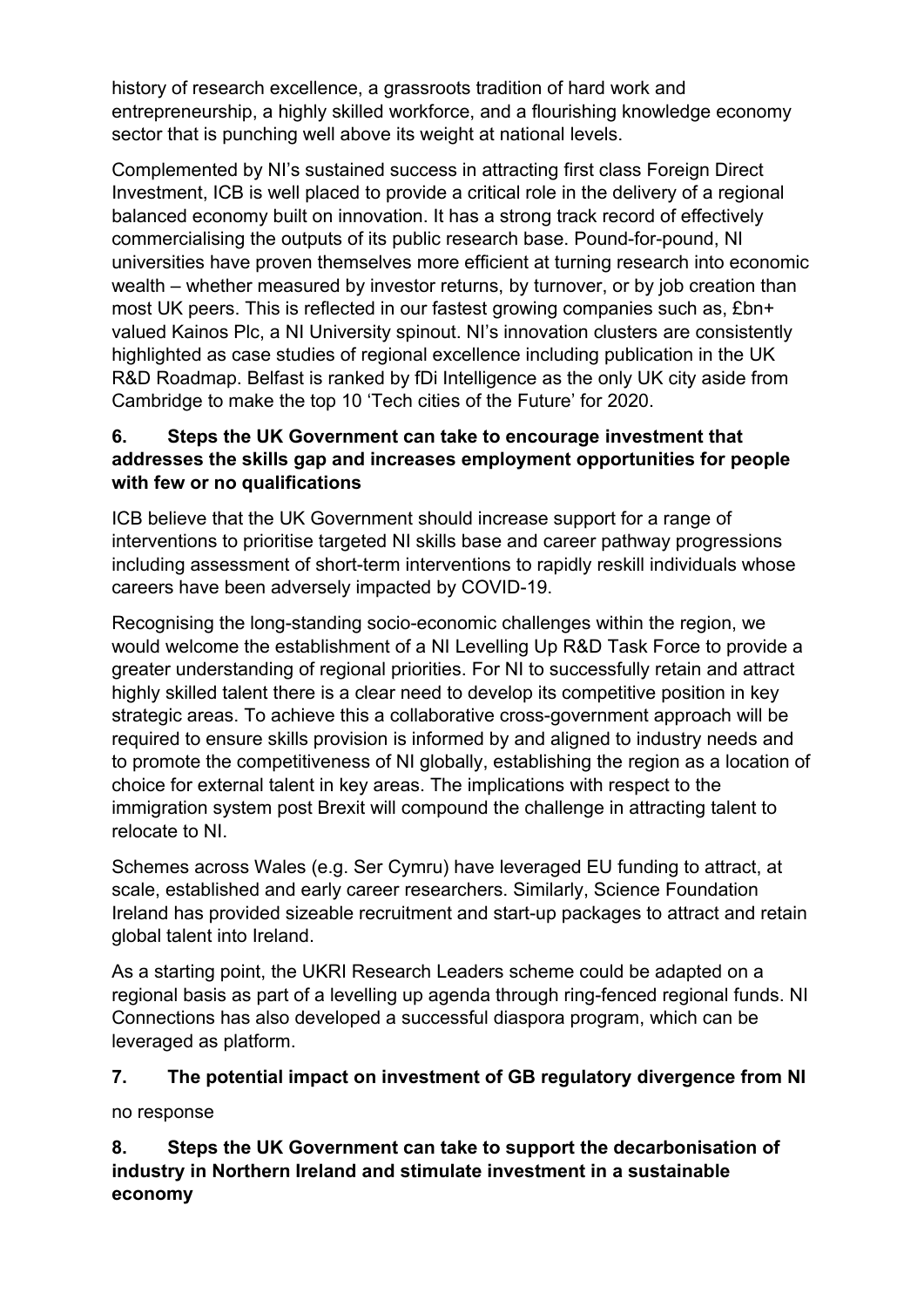Successful utilisation of the UK Governments decarbonisation strategy, including on jobs and skills, will require the Government working with partners at a regional level. The Government needs to work closely with the NI Executive to understand and unlock the unique barriers to decarbonisation faced by industry in Northern Ireland.

Unlike other parts of the UK, Northern Ireland does not have large industrial clusters. Manufacturing in Northern Ireland spans several dispersed sites across advanced and heavy engineering, life sciences and agri-food sectors.

Unlocking climate finance to help develop and de-risk projects and support industry to meet decarbonisation goals as well as developing new innovative products is critical.

# **9. Delivery of the prosperity agenda of the Good Friday Agreement**

no response

## **10. Relationships between schools and local Universities**

CBI research indicates that the UK's digital skills pipeline is struggling, and this is supported by analysis in a NI context. Career pathways guidance and digital engagement must start at an early stage and significantly more needs to be done within schools in NI to encourage the uptake of STEM subjects and to address diversity imbalances if we are to establish a long-term NI skills pipeline.

## **11. Assessments of the understanding of the importance of education**

The Government should develop a comprehensive and long-term range of programmes and interventions to address systemic issues in STEM imbalance and develop a comprehensive and long- term range of programmes to overcome barriers to inclusive participation of our youth in technology and to inspire the next generation of scientists and entrepreneurs.

School engagement through careers provides a clear opportunity to instil excitement around this vision and inspire a new generation of scientists and entrepreneurs. For this to be effective there is a need to:

- Develop a common message/brand supported by all partners.
- Integrate role models which are relatable to young people connecting to industry.
- Establish clear career pathways into the occupational areas identified, through which young people and their influencers can see the educational journey they need to embark on.
- Engage young people across the education system in new and innovative ways.
- Provide a long term and sustained engagement campaign, beyond the standard approach of one-off events.
- Integrate across the education system, instilling core innovation skills ensuring that young people even if they don't progress into a R&D specific role have still developed a set of core transferrable skills.
- Secure the commitment of the education system and develop the skill base of the teaching community to ensure they are equipped with the skills and knowledge to inform young people.